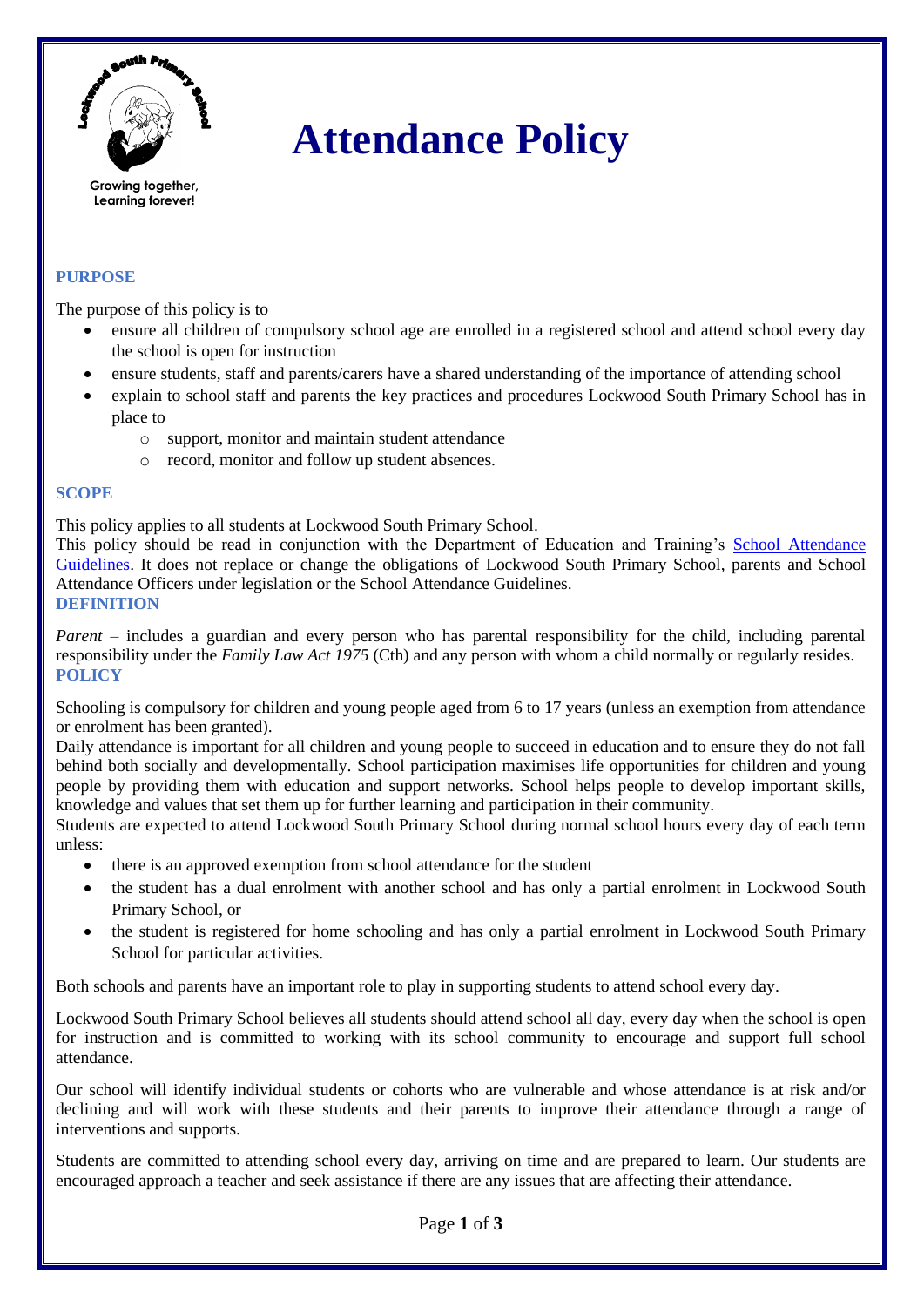Lockwood South Primary School parents are committed to ensuring their child/children attend school on time every day when instruction is offered, to communicating openly with the school and providing valid explanations for any absence.

Parents will communicate with the relevant staff at Lockwood South Primary School about any issues affecting their child's attendance and work in partnership with the school to address any concerns.

Parents will provide a reasonable explanation for their child's absence from school and endeavour to schedule family holidays, appointments and other activities outside of school hours.

## **Supporting and promoting attendance**

Lockwood South Primary School's *Student Wellbeing and Engagement Policy* supports student attendance. Our school also promotes student attendance through breakfast club and personal and social development programs.

### **Recording attendance**

Lockwood South Primary School must record student attendance twice per day. This is necessary to:

- meet legislative requirements
- discharge Lockwood South Primary School's duty of care for all students

Attendance will be recorded by the classroom teacher at the start of the school day and after lunch using Sentral. If students are in attendance at a school approved activity, the teacher in charge of the activity will record them as being present.

### **Recording absences**

For absences where there is no exemption in place, a parent must provide an explanation on each occasion to the school.

Parents should notify Lockwood South Primary School of absences by:

If a student is absent on a particular day and the school has not been previously notified by a parent, or the absence is otherwise unexplained, Lockwood South Primary School will notify parents by email or telephone. Lockwood South Primary School will attempt to contact parents as soon as practicable on the same day of the unexplained absence, allowing time for the parent to respond. If contact cannot be made with the parent (due to incorrect contact details), the school will attempt to make contact with any emergency contact/s nominated on the student's file held by the school, where possible, on the day of the unexplained absence.

Lockwood South Primary School will keep a record of the reason given for each absence. The principal will determine if the explanation provided is a reasonable excuse for the purposes of the parent meeting their responsibilities under the Education Training Reform Act 2006 and the School Attendance Guidelines.

If Lockwood South Primary School considers that the parent has provided a reasonable excuse for their child's absence the absence will be marked as 'excused absence'.

If the school determines that no reasonable excuse has been provided, the absence will be marked as 'unexcused absence'.

The Principal has the discretion to accept a reason given by a parent for a student's absence. The Principal will generally excuse:

• medical and dental appointments, where out of hours appointments are not possible or appropriate • bereavement or attendance at the funeral of a relative or friend of the student, including a student required to attend Sorry Business

- school refusal, if a plan is in place with the parent to address causes and support the student's return to school
- cultural observance if the parent/carer notifies the school in advance
- family holidays where the parent notifies the school in advance

If no explanation is provided by the parent within 10 school day of an absence, it will be recorded as an 'unexplained absence' and recorded on the student's file.

Parents will be notified if an absence has not been excused.

### **Managing non-attendance and supporting student engagement**

Where absences are of concern due to their nature or frequency, or where a student has been absent for more than five days, Lockwood South Primary School will work collaboratively with parents, the student, and other professionals, where appropriate, to develop strategies to improve attendance, including: • establishing an Attendance Student Support Group

• implementing a Return to School Plan